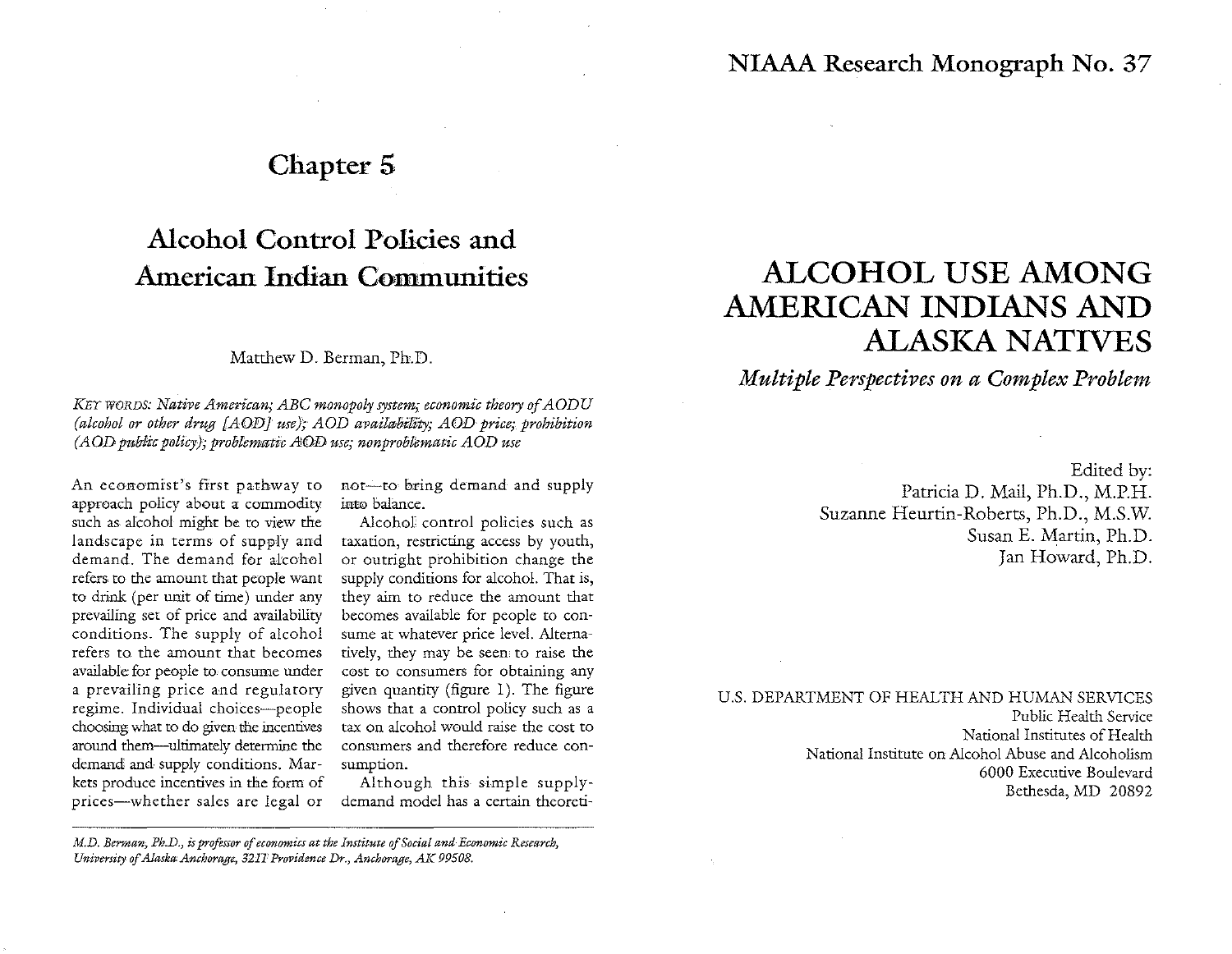has investigated the relationship between individual incen rives and alcohol consumption or behavior. Much of this research assumes the basic link between the consumer cost of alcohol and alcohol consumption modeled in figure 1. Health outcomes follow from an assumed simple relationship between aggregate consumption and alcohol abuse.<sup>1</sup>

Janes and Gruenewald (1991) divided alcohol control mechanisms into two categories: economic availability, or marker regulation with taxes, price controls, and advertising restrictions, and physical availability, or restrictions on legal access. In this section, I first review studies that measure the response of drinking behavior to potential market regulation and then review studies that measure effects of policies that restrict physical access to alcohol.

#### EFFECTS OF MARKET **REGULATION**

Much of the empirical research that estimates effects of alcohol price on consumption compares alcohol price variations with either cross-section or time-series data on aggregate consumption rates in North America, Australia, and northern European countries. Many of these studies estimate separate relationships for beer, wine, and spirits. The results differ widely depending on the data source and specification (Osterberg 1993). Economists generally use the price elasticity of demand to measure the sensitivity of consumption to price. The dasticiry of demand is defined as the percentage change in the amount consumers want to buy divided

by the percentage change in the price. A negative elasticity indicates that consumers want to buy less as price rises. The larger the negative number, the more sensitive is consumption to the price. Most srudies find aggregate price elasticities of -0.2 to -0.4 for beer, with somewhat larger negative numbers for wine and spirits (Ornstein and Levy 1983; Ornstein and Hanssens 1985; Selvanathan 1991). Researchers generally find wine consumption the most sensitive to prices.

More recent studies have been able to obtain a substantial improvement in statistical precision, as well as allow better observation of substitution patterns among different alcoholic beverages, by using individual consumption data. Studies of individual consumption also allow researchers to account explicitly for those who do not drink any alcohol. Gao and colleagues ( 1995) estimated price elasticities from sunrey data ranging from -0.2 for beer and  $-0.3$  for spirits to  $-0.7$ for wine. Yen (1995) found that an alcohol price index had no significant effect on whether or not U.S. Department of Agriculture 1987-88 National Food Consumption Survey respondents consumed any alcohol during the survey week. However, the price elasticity of total alcohol consumption for those who did drink was  $-0.34$ .



A policy chaoge imposing a restriction on alcohol shifts the supply curve upward and to the left, from curve S to curve S'. This makes alcohol more expensive for con· sumers, thereby reducing consumption, from Q to Q'.

cal appeal, I would be the first to caution that ir does not adequately address the complexity of alcohol policy concerns for any group of people. How~ ever, it does illustrate rwo important propositions that serve as starting points for this chapter. First, policy can make alcohol illegal, but true prohibition is an elusive goal. Anyone with the initiative, time, and money can obtain (or brew) alcohol; policy can only add to the cost-in terms of time and money----of obtaining it. (Note that the risks of fines and imprisonment represent contingent time and money losses.) Second, figure 1 shows that the degree to which control of supply affects consumption depends on the demand relationship. That is, the effectiveness of alcohol policy depends ultimately on consumer behavior.

There is a long-standing debate over the degree to which control of alcohol

supply is effective or makes sense as a policy direction for prevention of alcohol and drug abuse; see Peele (1987) and Room (1987) for summaries of the arguments for and against control of supply as a policy for prevention of alcohol abuse. The arguments on both sides of the control-of-supply debate are probably familiar to most alcohol researchers. However, it may be useful to review empirical studies relevant to prevention policy for American Indian populations. The remainder of the chapter begins with a brief review of studies measuring effects of price and availability on alcohol consumption among North American and European populations, followed by a review of studies of alcohol control among American Indians and other cultural groups. Much of this research generally challenges the idea that alcohol control is likely to be an effective prevention strategy for American Indians.

I propose a more complete model of drinking behavior that may reconcile the conflicting findings of the prevention literature and help frame questions of alcohol policy. This model generates a set of testable hypotheses about the effectiveness of alcohol control among American Indians. In the concluding section of this chapter, I discuss the implications for research on alcohol policy for American Indians.

#### EMPIRICAL RESEARCH ON EFFECTS OF PRICE AND AVAlLABILITY

A large and growing body of research, undertaken primarily by economists,

89

<sup>1</sup>*As Saffer (1995) noted, "The public health issue*  is alcohol abuse rather than alcohol consumption. However, many researchers assume that in an *alcohol consumption distribution function there*   $i$ s a proportionate relationship between the mean *and the upper tail. If this assumption is true, then per capita comumption is a good proxy for alcohol abuse*.<sup>2</sup> (p. 83)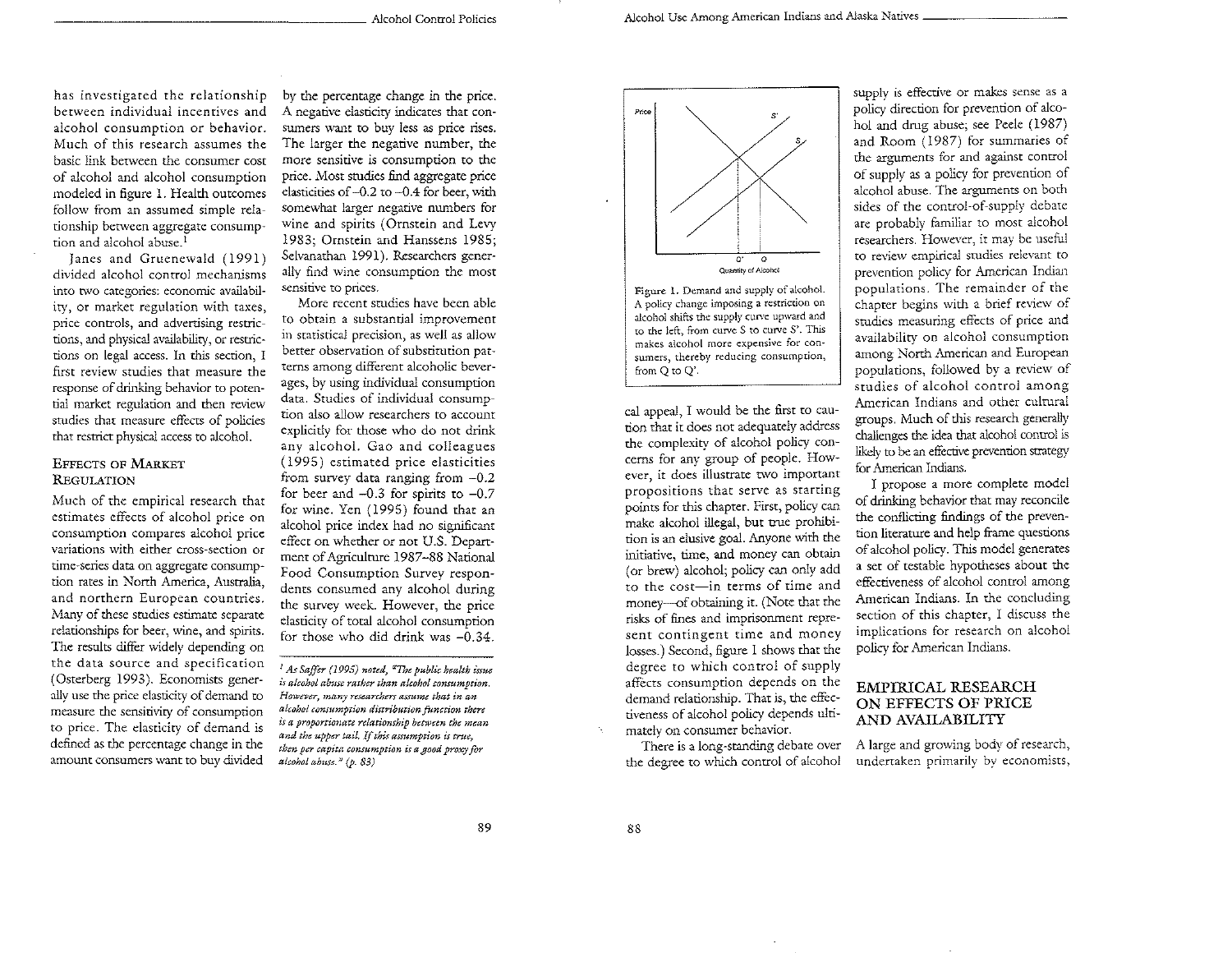The results of this study suggest that an alcohol tax that increases the consumer price by 10 percent would tend to reduce alcohol consumption by 3.4 percent.

Yen's results suggest that the effect of price on consumption is likely to be greater among habitual or heavy drinkers. This presumption is supported by Cook and Tauchen (1982), who found that a \$1 increase in liquor taxes-which approximates a \$1 increase in the price of alcoholreduced State age-adjusted cirrhosis mortality rates by an average of 5.4 percenr. 2 Manning and colleagues (1995), however, analyzed 1983 National Health Interview Survey data and found that moderate drinkers responded more to alcohol prices than either heavy or light drinkers.

Governments may also regulate alcohol advertising as another markerbased method of influencing consumer . purchases. Studies using data from the United Kingdom and Canada have found mixed results for the influence of advertising and advertising bans on overall alcohol consumption (Smart 1988; Saffer 1995). Other studies have shown a relationship between alcohol advertising and motor vehicle crashes. McCarthy and Ziliak (1990) found that cities in California with higher drunk driving crash rates were more likely to establish Mothers Against Drunk Driving (MADD) chapters. Once formed, the presence of a MADD chapter, with its education campaign, reduced furure crash rates. Saffer also found that alcohol advertising increases motor vehicle fatalities, particularly those occurring at night

(when alcohol use is more likely to be a factor in the crash) (Saffer 1997).

Finally, Goel and Morey (1995) and Moore (1996) showed that cigarettes and alcohol are complementary goods, each responding to price and availability conditions for the other. Their results suggest that higher taxes on alcohol or advertising bans might bring added health benefits by reducing tobacco use.

#### **EFFECTS OF RESTRICTIONS** ON AVAILABILITY AND PENALTIES FOR VIOLATIONS

A number of studies estimating the demand for alcohol have tested specific access control and legal variables. Ornstein and Hanssens (1985) found that the minimum drinking age and legal Sunday sales were strongly correlated with beer consumption but uncorrelated with consumption of distilled spirits. Waters and Sloan (1995) found that the minimum drinking age and the fine for first-offense drunk driving significantly reduced alcohol consumption. Osterberg ( 1992, 1993) reviewed Scandinavian studies that found that laws increasing outlets where beer could be sold and changing bar and liquor store hours, and strikes that temporarily dosed liquor stores, all had significant effects on alcohol consumption.

Other studies have used county-level data on motor vehicle crashes to link

alcohol control to highway safety. Wum and Giacopassi (1993) found that dry counties in the State of Kentucky had significantly lower alcohol-related motor vehicle crash rates than wet counties. Blose and Holder (1987) found that North Carolina counties that liberalized liquor-by-the-drink laws suffered increased fatalities. Coate and Grossman (1988), and Saffer and Grossman (1987a, 1987b) found that States with higher drinking ages and a higher proportion of the population living in dry counties (as well as States with higher liquor taxes) had significantly fewer youth motor vehicle fatalities. Jewell and Brown (1995, 1996) found that dry counties in Texas had fewer alcohol-related motor vehicle fatalities, and that counties with a lower density of alcohol licenses had fewer alcohol-related motor vehicle accidents.

Studies have shown that penalties for driving while intoxicated have a deterrent effect. Sloan and Githens (1994) found that insurance surcharges for drunk driving arrests significantly reduced future incidents. Sloan and colleagues (1995) also found that reduced individual financial liability for drunk driving increased survey-reported binge drinking, but that policy deterrents had little effect on the probability that a binge drinker drove. Saffer and Chaloupka (1989) found that laws allowing police to administer breath tests prior to arrest for drunk driving significantly reduced motor vehicle fatalities. Chaloupka and colleagues (1993) compared the relative effectiveness of various policies in reducing drunk driving fatalities, concluding that severe drunk driving penalties, as well as taxes on beer, are the most effective alcohol supply policies.

#### EFFECTS OF ALcOHOL PROHIBITION

The large and growing empirical literarure demonstrating that limited control of supply is an effective deterrem in North American and some European populations might suggest that control in its extreme form-complete prohibition-would provide even more protection from alcohol-related health and social problems. Many researchers have argued, however, that complete alcohol prohibition is ineffective for combating alcohol abuse. While not testing hypotheses empirically, they present a number of arguments against prohibition as good public policy, particularly for a minor*ity* group such as American Indians. Some of the more prominent themes in the literature are listed here:

- Alcohol control holds out hope as an easy solution to a complex problem (Back 1981; May and Smith 1988; Heath 1989). <sup>3</sup>
- One cannot prevent people from obtaining alcohol if they really want it (Heath 1989).<sup>4</sup>
- Bootlegging impoverishes people and supports crime (Waddell 1990).

*3 May and Smith {1988) found that only 19 percent*  of Navajos they surveyed supported legalization of alcohol on the reservation. However, they suggested that inaccurate stereotypes---e.g., a majority believed Indians have a physical weakness for alcohol compared *with other ethnic groups--wntributtd to the belief*  that prohibition was a simple solution to the complex *problem of alcohol abnu.* 

<sup>&</sup>lt;sup>2</sup> The rational addiction hypothesis also predicts that heavy drinkers-specifically those addicted to *a/.:;;;hol-wi!t respond mwe to* price *changes than casual drinkm. This hypothesis and the evidence for it are discussed in the section of* this *chapter*  describing a more complete model of alcohol control.

 $^4$  Heath (1987) noted that attempts at prohibition *across cnlntns have* 1~ever *1vorked "except whm couched in terms of sacred or supernatural rules."' (p. 46)*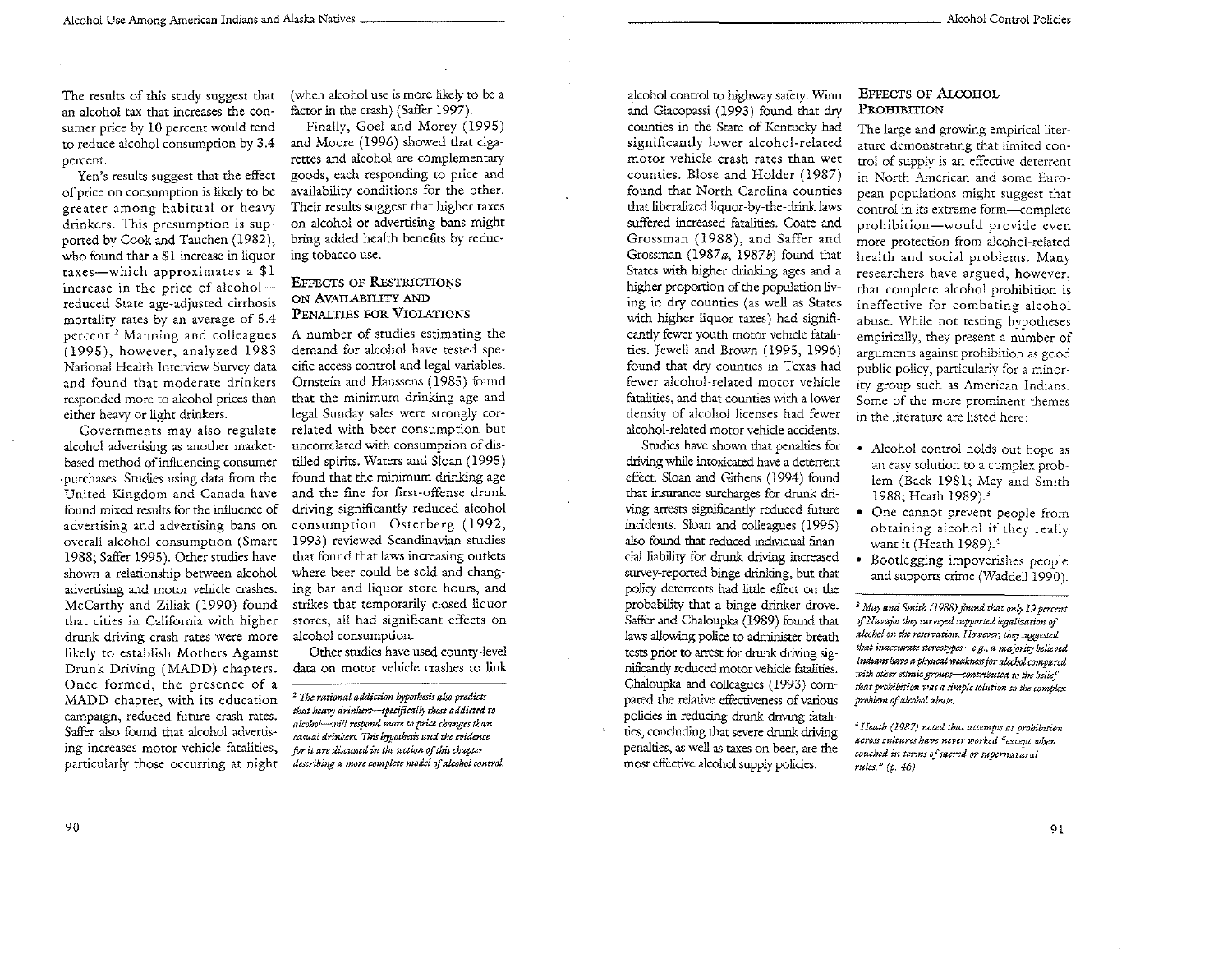- People do not learn how to drink responsibly; prohibition prevents constructive socialization involving responsible alcohol use (Heath 1987; Peele 1987).
- Prohibition encourages individuals to engage in risky behavior to obtain alcohol (May 1989).
- Abusers will simply shift to another, perhaps more toxic, mind-altering drug (Peele 1987; Oetting and Beauvais 1989; May 1992).
- Prohibition encourages social norms favoring problem drinking (Brody 1971; Peele 1987).
- Social availability, not physical availability, is what influences consumption (Smart 1980).
- It is inappropriate to transfer models from northern European cultures to other cultures (Peele 1987).
- Prohibition takes the focus off what does work-education and positive programs working on alcohol demand (Heath 1992).

In addition to practical, theoretical, and clinical evidence against the effectiveness of the strictest forms of alcohol control, a growing cross-cultural literature has demonstrated that prohibition does not solve social and health problems stemming from alcohol misuse. Heath ( 1987) reviewed a large number of studies of alcohol use, noting that although drunkenness is common across cultures, problem drinking is rare. He concluded that drinking in most societies is a method of relieving stress and promoting sociability and carries embedded social norms and values. Social rules about who can drink under what

terms arc typically strong, and they serve to regulate the effects of drinking on individuals.

The United States' grand experiment with prohibition provides an empirical test for the effect of strict alcohol control on drinking and health outcomes. Prohibition was in effect throughout the Nation for nearly 14 vears, from January 1920-1 year after the 18th Amendment to the Constitution was ratified-until December 1933, when it was repealed by the 21st Amendment. All indicators of alcohol consumption fell dramatically during the first years of Prohibition. By the mid-1920s, however, estimated consumption had returned to more than 70 percent of its previous level. Alcoholism death rates actually exceeded those of pre-Prohibition years, due to consumption of poor-quality alcohol (Warburton 1932; Miron and Zwiebel 1991). Nliron and Zwiebel concluded that the deterrent effect of Prohibition was weak, even though it raised the price of alcohol at least threefold.

#### STUDIES OF ALCOHOL CONTROL AMONG AMERICAN INDIAN **GROUPS**

One of the problems with prohibition is that while it deters drinking as a whole by raising the cost substantially, it also exacerbates social issues concerning drinking and deviance. Although researchers frequently note a constructive role for alcohol in creating culture and establishing behavioral norms in many societies, problem drinking is tied to deviant

 $\mathcal{L}^{\mathcal{L}}$  $\mathcal{L}$ 

behavior.<sup>5</sup> Unlike Europeans and many other peoples around the world, American Indians and some other indigenous groups had little or no history of a constructive cultural role for alcohol. Also, the nature of colonial conquest and rule provided (and still provides) conditions of frustration and powerlessness that instigate problem drinking as an act of rebellion and escape from both colonial and traditional authority (Lurie 1971; Klausner and Foulks 1982; Brady 1990; Keaulana and Whimey 1990; Bachman 1992). One could argue that this historical environment makes strict alcohol control even less likely to succeed among American Indian groups. A number of case studies bear out this argument.

A survey of Indians both on and off reservations from a variety of tribes showed that residents of dry reservations generally drink larger quantities and drink more frequently than urban Indians with easy access to alcohol (Weibel-Orlando 1990). May (1976) reviewed alcoholism and violent deaths on a number of Indian reservations for the period 1959-74. He found that both alcoholism death rates and violent death rates were lower on reservations that had repealed prohibition after 1953 com· pared with the ones remaining dry. When Landen (1996) compared deaths on the same reservations for the period 1979-90, he found that unintended injury death rates had declined for both groups, but that suicide rates had increased on wet reservations. On balance, death rates were now slightly higher on the wet

reservations, bur the difference was not statistically significant.

Other studies have reported adverse effects of alcohol control with particular Native groups. Levy and Kunitz ( 1971) found higher liver cirrhosis rates among the Hopi, who condemn drinking, than among the Navajo, who are more tolerant about its use. Berman and Leask ( 1994) compared violent death rates over the period 1980-90 for Alaska Natives living in urban areas and small communities. Few of the small communities have alcohol outlets, and most are inaccessible by road from alcohol sales outlets. Native residents of towns-where alcohol is legal and easily accessiblehad much lower death rates due to accidents, suicide, and homicide than residents of small predominantly Native communities.

A major methodological problem with all the cross-sectional studies mentioned above is that they confound the outcomes of alcohol control policies with intercultural variation in attitudes about alcohol, which influence policies as well as drinking practices. For example, tribes and communities more tolerant of alcohol use are both less likely to suffer from problem drinking as a form of deviant behavior and less likely to try to control alcohol supply. Communities with more serious alcohol problems may be more likely

*5 Douglas* {1987j, *summarizing cross·cultwral literature on a/coho! conmmption, concluded that problem drinking as a concept diJfercd across cultures. It was not necessari£'1 related to the lcvd*  of alcohol consumption, but rather to a pattern of *drinking outside prcvailing social 11orms.*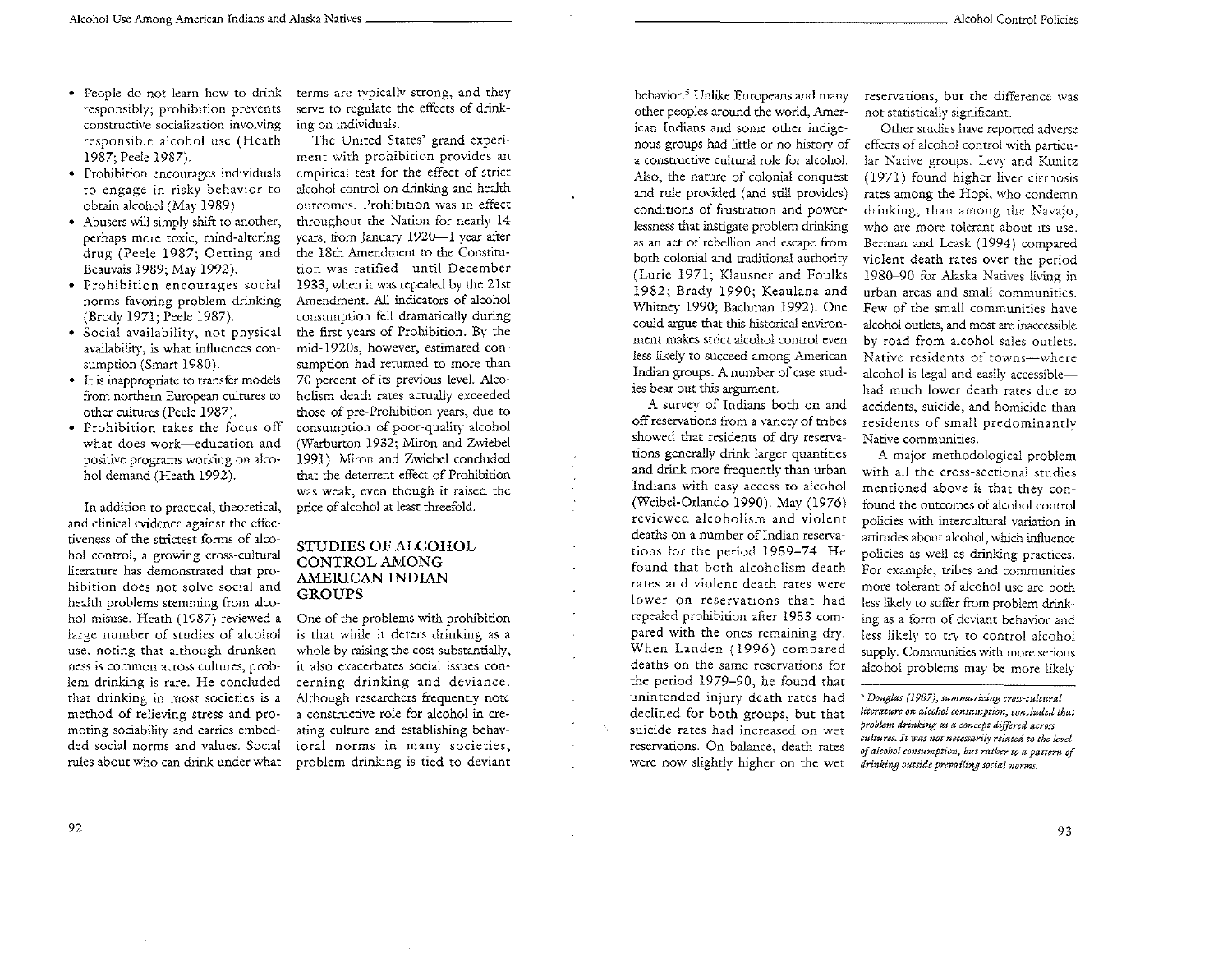to try to regulate alcohol.<sup>6</sup> The statistical effect of prohibition. Chiu research question should not be whether communities with controls appear to do better than those without controls, bur rather whether imposing controls in a given community reduces problem drinking and its effects.

The few studies attempting to perform such a comparison have produced mixed results. Smart (1979) studied three Native communities in the Canadian Arctic that implemented controls on alcohol in 1976, finding no effect when compared with neighboring communities nor instituting controls. However, O'Neill (1985) reported that prohibition in one of these communities was associated with a number of positive social changes, as well as a decrease in abuse of other drugs. May (1991) described a "natural experiment" in which the feral alcohol syndrome rate dropped in a "small Indian community" from 14 per 1,000 children to zero for 5 years when royalty checks stopped being distributed to individual families.

Alaska's Stare local option law, implemented in 1981, provides Alaska Native communities the opportunity to select from a number of alcohol control options by holding a public vote. Landen and colleagues ( 1997) found that the total violent death rare between 1990 and 1993 was 1.6 times as high for Alaska Natives living in communities with legal alcohol importation as for residents of dry communities. However, communities with attitudes more strongly discouraging alcohol abuse might also have been more likely to select strict control options, exaggerating the apparent

and colleagues (1997) found that alcohol-related outpatient clinic visits declined sharply in an isolated Alaska Native community when alcohol prohibition was in effect, although residents may have gone elsewhere to drink and be injured. Berman and Hull (1996) compared accidents, suicides, and homicides under various local options for the 97 villages that passed restrictions, to death rates in the same communities during periods when there were no controls. The results, summarized in table l, show that Alaska Native violent death rates were generally lower during periods when alcohol sales, importation, or possession were restricted than during periods with no controls. For the group of 84 communities that banned sale and importation, annual homicide rates declined by 71 per 100,000 and accident death rates dropped by 66 per 100,000 when alcohol controls were in effect.

Findings for the Alaska local option law may not apply to other American Indian communities for two reasons. First, Alaska communities are much more isolated (most are not accessible by road), making prohibition much easier to enforce than in many Indian

*6 Lcry a* aL (1987) *found that suicide and homicide rates were higher in acculturated (procouncil) Hopi vi/.l.agcs than in traditional (antiC(IUncil) Pillages. Cirrhosis, but not alcoholism, was also higher among*  $r$ esidents of acculturated villages, and higher still in *oifr=rvation wmmunities. They* concluded *that*  cJmmif; risky *drinkers wm mqye likely m be* expd1ed to off-reservation communities from traditional *Fil/.ages. Traditiona/. rommunities were also mare /.ikely to adopt* strict *alcohol cantrol.* 

reservations in the contiguous States. Second, Alaska communities must circulate a petition and hold a referendum to exercise the local option to control alcohol, whereas reservation communities elsewhere must elect to legalize its use. Holding an election to ban alcohol may be viewed by residents as a step they may take to establish community norms about sobriety,

an issue that will be discussed later in this chapter.

It is important to note that the studies of Indian populations reviewed in this section all evaluate the ourcomes of very strict forms of alcohol control. Although the results of research on the effects of prohibition are mixed, the null hypothesis would argue that market regulation and

Table I. Comparison of Violent Death Rates Under Different Alcohol Control Regimes for Alaska Natives Living in Local Option Communities, 1980-93 (Annual Rates per 100,000 Persons).

| Local Option  | Number of<br>Communities | Type of<br>Death | Mean Death<br>Rate Without<br>Control | Mean Death<br>Rate With<br>Control | t Statistic<br>for<br>Difference |
|---------------|--------------------------|------------------|---------------------------------------|------------------------------------|----------------------------------|
| Limited       | 3                        | Accidents        | 217.2                                 | 46.1                               | 2.41                             |
| package       |                          | Suicides         | 36.9                                  | 25.1                               | 0.55                             |
| store license |                          | Homicides        | 38.4                                  | 26.0                               | 0.58                             |
|               |                          | Total            | 292.5                                 | 97.1                               | 1.76                             |
| Ban sale      | 7                        | Accidents        | 299.4                                 | 212.2                              | 0.88                             |
|               |                          | Suicides         | 168.2                                 | 57.2                               | 1.87                             |
|               |                          | Homicides        | 73.7                                  | 34.0                               | 0.65                             |
|               |                          | Total            | 541.4                                 | 303.5                              | 1.55                             |
| Ban sale and  | 84                       | Accidents        | 222.1                                 | 156.5                              | $1.86*$                          |
| importation   |                          | <b>Suicides</b>  | 94.5                                  | 86.7                               | 0.32                             |
|               |                          | Homicides        | 98.9                                  | 27.4                               | $2.93***$                        |
|               |                          | Total            | 415.5                                 | 270.6                              | $2.50**$                         |
| Ban           | 23                       | Accidents        | 103.3                                 | 94.7                               | 0.29                             |
| possession    |                          | Suicides         | 49.1                                  | 86.5                               | $-1.36$                          |
|               |                          | Homicides        | 33.5                                  | 17.9                               | 0.94                             |
|               |                          | Total            | 185.9                                 | 199.1                              | $-0.26$                          |
| Any alcohol   | 97                       | Accidents        | 226.8                                 | 152.2                              | $2.41**$                         |
| control       |                          | Suicides         | 95.4                                  | 85.6                               | 0.45                             |
|               |                          | Homicides        | 91.7                                  | 26.0                               | $3.07***$                        |
|               |                          | Total            | 413.9                                 | 263.8                              | $2.93***$                        |

SOurce: Bennan and Hult 1996.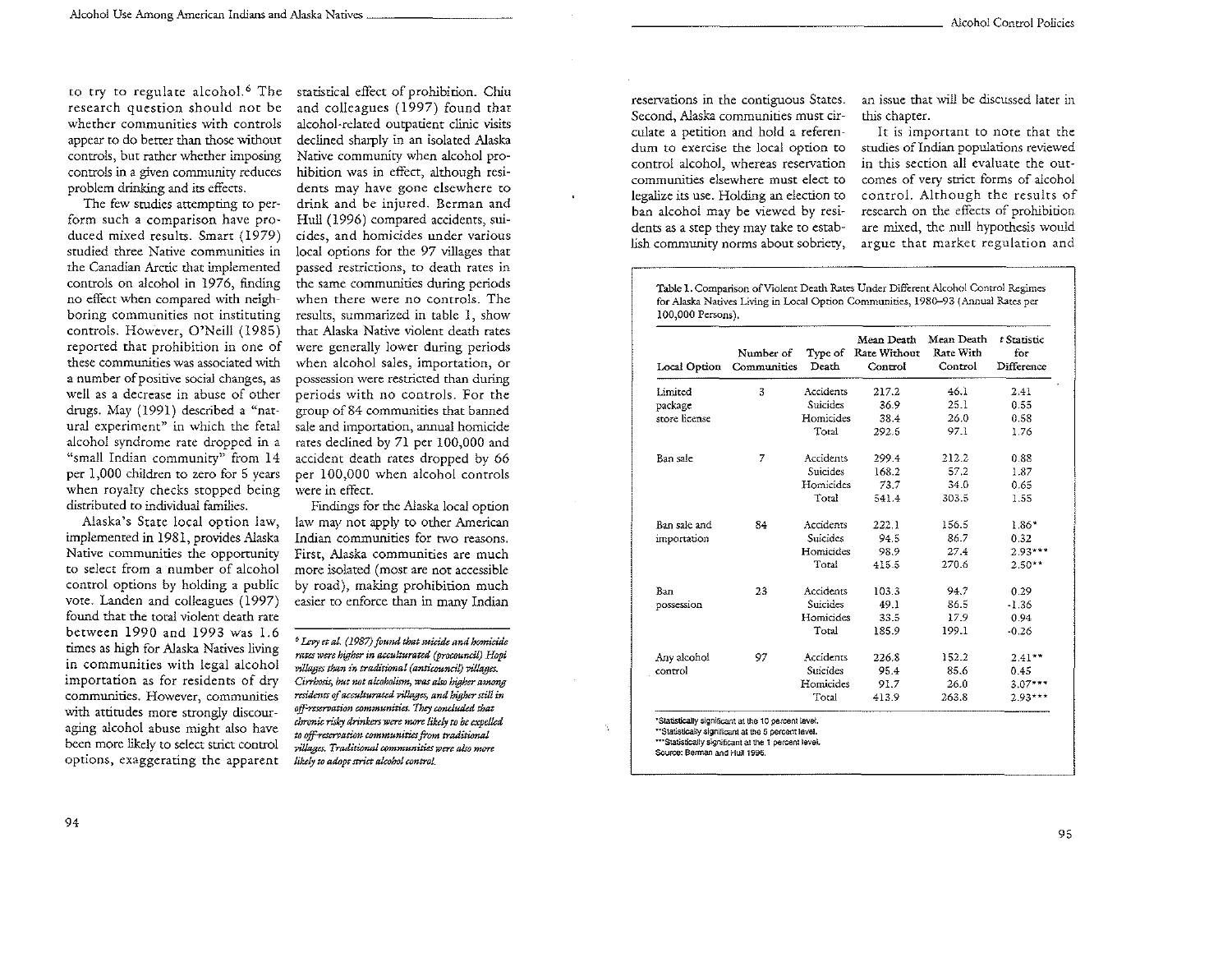more moderate restrictions on physical availability would work as effectively with Indians as they do with other populations. One could suppose that less draconian measures might be less likely to promote a deviant backlash. Unfortunately, no studies evaluating the ourcomes of moderate price and availability measures have been performed for American Indian populations.

May ( 1996) reviewed studies of alcohol use and noted that drinking prevalence varies widely by tribe, although it is generally lower than in the U.S. general population. His analysis cautions us that findings from studies of one group may not apply to other groups with different historical and cultural influences. Empirical research on alcohol policy would benefit from a more complex approach that goes beyond modeling total alcohol consumption and addresses alcohol use as individual behavior in a social context, as spelled out in the next section.

#### A MORE COMPLETE MODEL OF ALCOHOL **CONTROL**

Much of the empirical literature on alcohol control treats alcohol consumption as the commodity of interest. Yet the harmful effects of alcohol stem not from alcohol consumption generically but rather from activities involving problem drinking. Problem drinking might include, for example, frequent intoxication leading to alcohol dependency; binge drinking (five or more drinks per occasion); and risky drinking-drinking while preg-

nant or drinking and driving. ·The quantity of alcohol consumed may not measure problem drinking accurately. Alcohol consumption is an input to problem drinking: a necessary but not sufficient condition. It is not the outcome of concern. Changing the way that alcohol is used matters as much for prevention of its harmful effects as whether it is consumed at all.<sup>7</sup>

One approach that has been developed by economists to address a particular aspect of problem drinkingalcohol dependence-is the rational addiction hypothesis (Becker and Murphy 1988). Under this hypothesis, the «rational addict" maximizes the long-term utility (satisfaction) of consuming an addictive substance, given expected prices and preferences. The main empirical proposition derived from the hypothesis is that consumption over time responds to anticipated future as well as current and past consumption and prices. Initial empirical tests of the hypothesis for cigarette smoking gave promising results (Chaloupka 1991, 1992; Becker et al. 1994).

Waters and Sloan ( 1995) and Grossman and colleagues (Grossman 1993; Grossman et al. 1998) tested the rational addiction hypothesis for

*7 The health and saftty outmmes eausd by problem drinking arc, arguably, the* issues *of greatest amccm. These outcomes depend on behavior while intexicated, health care delivery* .I)'YUmS, *and rommunity responses w problem drinking,* 1Wt just *on the level or frequency of problem drinking. The approach su&Jr:sud hen: is comistent with a* ~arm *reduaion" strategy fur drug abuse intervention. Unlike most other drugs, however, alcohol is freely and legally available almost everywhen: in North America.* 

alcohol conswnption. Grossman ( 1993) found that data on cirrhosis mortality rates were consistent with the hypothesis, bur that aggregate alcohol consumption data did not support it. Waters and Sloan found more support for the rational addiction hypothesis using individual consumption data from the 1983 National Health Interview Survey. Grossman and colleagues (1998) found statistical support for addictive behavior in panel data on annual drinks per capita, although their results implied implausible parameters for drinkers' preferences.<sup>8</sup>

No studies have yet attempted to test the rational addiction hypothesis for American Indian populations. The main challenge in applying it comes with study design: tests of the hypothesis require the researcher to observe the degree to which current consumption patterns might respond in advance to expected future changes in alcohol control policies.9 A more serious limitation of the rational addiction hypothesis for addressing alcohol policy, however, is that it addresses only one type of problem drinking: alcohol dependence. 10 In addition, its focus-like nearly all the economic literature-is on individual choice over patterns of alcohol consumption. It places in the background social, cultural, and community forces that contribute to problem drinking behavior. One of the central issues with alcohol policy is how to encourage responsible drinking instead of problem drinking. For these reasons, research on alcohol policy for American Indians could benefit from moving from modeling alcohol consumption to modeling drinking behavior directly.

#### PROBLEM DRINKING VERSUS RESPONSIBLE DRINKING

This modeling approach treats responsible drinking (often called "social" drinking) and problem drinking as separate activities that are both produced and consumed by the drinker to generate some type of satisfaction. Individuals convert inputs of alcohol, time, and (usually) the companionship of drinking partners into a valued experience (table 2); the model proposed here is an application of the household production model first articulated by Becker (1965). An environmental change that makes problem drinking less attractive is likely to encourage responsible drinking, and vice versa. In the language of economics, the two forms of drinking are substitutes, especially for youth, who are learning drinking styles. Individuals who are alcohol dependent, how-

<sup>H</sup>*In particular, tht rocffidcnts on past and future alcohol consumption in Grossman et al. (1998) imply a large negtuive discoum ratt: e.g., :hat drinfurs palue future consumption mud;*  more than current consumption.

~The *Waters ar1d Slotm {1995) >"tt<dy illn;tmus*  the difficulties with empirical applications of the rational addiction hypothesis. Testing the hypothesis requires future consumption levels, but their survey *interview data contained only current and past conswmption. Lacking a pand design that would allow respondous to provide tht "futurr:" dam point, the researchers imtead proJected future consumption based on an estimated relationship* between prior and current drinking.

*10 The inabitiry of the mtional addiction Jr,pothcS:.s*  to model other forms of alcohol consumption probably *explains why alcohol studies to date have found only weak empirical sztpport.*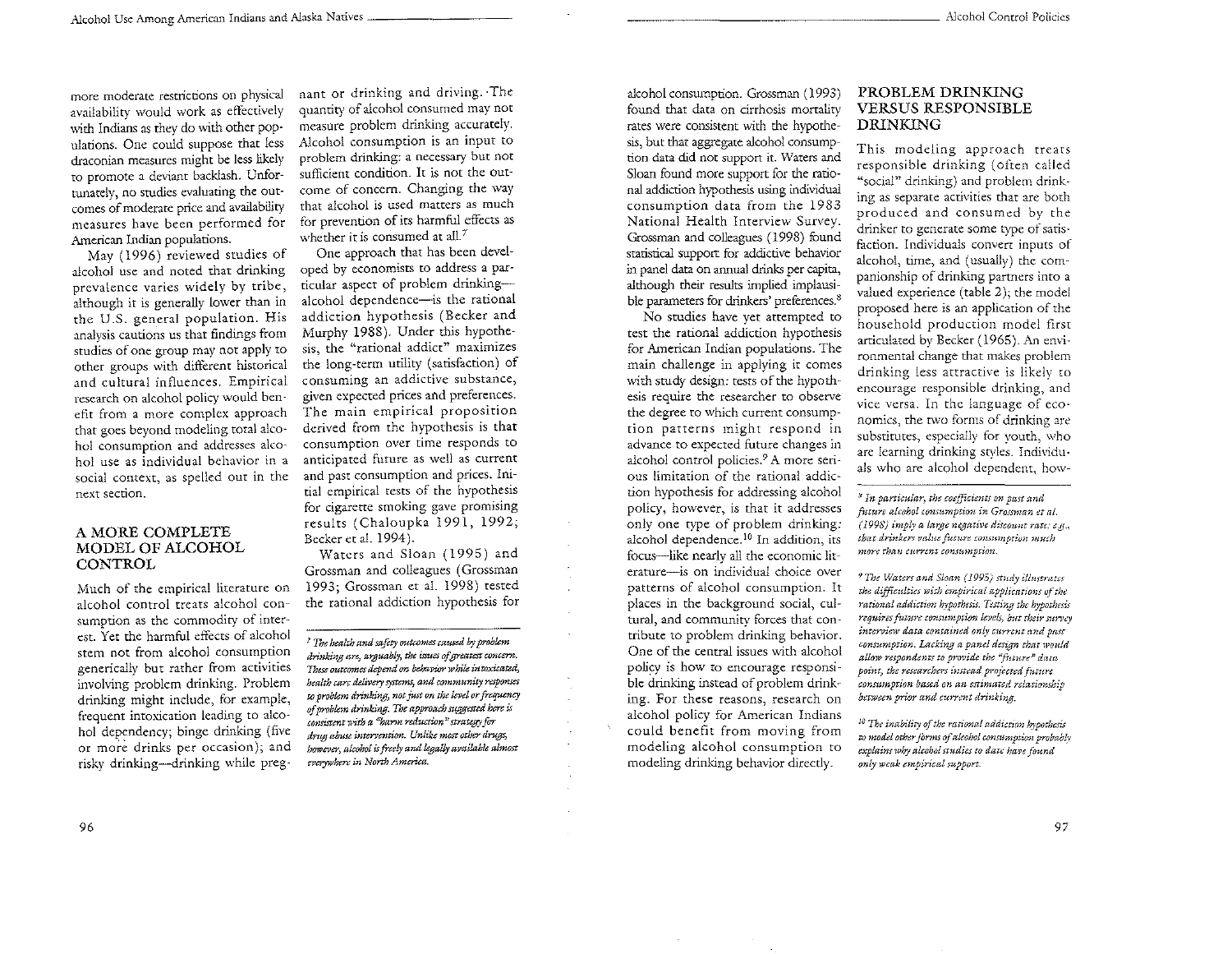ever, may not have a choice about how to drink. Consequently, the model is relevant to policy for primary prevention, but not necessarily for trearment of alcohol-related problems.

Table 2 shows that responsible drinking and problem drinking involve the same inputs but produce different outputs. While the release of stress facilitated by responsible alcohol consumption produces generally constructive socialization effects, intoxication from problem drinking is often associated with antisocial or deviant behavior and involves a high risk to health and safety. The individual chooses the amounts of problem drinking, responsible drinking, and non-alcohol-related activities that provide the greatest satisfaction, constrained by available time and money (and possibly by the availability of drinking partners).

The model suggests that the choice of drinking activities depends on four household economic factors: price of alcohol (the money cost of obtaining alcohol), ease of access to alcohol (affecting the time cost of obtaining alcohol), income (ability to pay for alcohol), and amount of free time for

obtaining alcohol and engaging in drinking activities. How much one chooses to engage in either responsible drinking or problem drinking, as well as the choice of one type over the other, depends on a number of other factors, such as individual psychological (and possibly inherited) factors, environmental stressors, social factors (behavioral norms of family, friends, and community), and cultural and spiritual values.

Responsible drinking appears to have a number of advantages compared with problem drinking. These advantages include lower time cost, lower money cost (less alcohol needed), no lingering physiological effects (hangovers), lower risk of injury to self or others, greater sociability benefits, and (possibly) greater conformity with Native cultural values. Of course, the advantages of responsible drinking for any particular group strongly depend on prevailing social and cultural norms regarding drinking styles and behavior under the influence. Availability of alcohol and a perceived obligation to drink at social gatherings have been shown to have a strong influence on the prevalence of

|         | Responsible Drinking | Problem Drinking                  |
|---------|----------------------|-----------------------------------|
| Inputs  | Alcohol              | Alcohol                           |
|         | Free rime            | Free time.                        |
|         | Other drinkers       | Other drinkers                    |
| Outputs | "Relaxation"         | intoxication                      |
|         | Socialization        | Rebellion, acting out             |
|         | Few health effects   | High risk to health<br>and safety |

drinking and the amount consumed, and drinking for social motives-to be sociable or to celebrate with othersincreased the frequency of heavy drinking (Abbey et al. 1993). Indian youths with strong attachments to families that value culture and schooling and discourage alcohol abuse are less likely to abuse alcohol, marijuana, or inhalants, regardless of levels of self-esteem, depression, and anxiety (Oetting et al. 1988; Oetting and Beauvais 1989).

#### HYPOTHESES GENERATED BY THE MODEL

By specifying a more complex, but still enormously simplified view of reality, the model outlined in the preceding section supports the views of May ( 1992) and others that alcohol abuse is a complex problem without a simple solution. The usefulness of a theoretical model, however, depends on whether it generates testable hypotheses to inform public policy-in this case policy for prevention of alcoholrelated health and social problems among American Indians. In this section, I first discuss hypotheses that the model suggests about economic factors-those related to time and money. I then address hypotheses about environmental, social, and cultural factors.

#### HYPOTHESES ABoUT TIME AND MONEY

There are two hypotheses about economic factors.

*Hl: Taxation (or higher prices) reduces problem drinking more than it reduces responsible drinking.* A tax increase raises the price of alcohol, discouraging both responsible drinking and problem drinking. The model suggests, however, that because problem drinking usually involves consumption of larger amounts of alcohol, it could be more sensitive to alcohol costs than responsible drinking. As noted above, many empirical studies on the general North American population support this hypothesis. Tests for American Indian populations would be useful and timely.

*H2: Stiff penalties for alcoholimpaired driving reduce problem drinking.* These penalties raise the relative cost of problem drinking. Empirical studies of the U.S. population appear to support this hypothesis. Does it apply to Native populations?

#### HYPOTHESES ABOUT AVAILABILITY

If restrictions on availability merely increase the time and money cost of obtaining alcohol, then the effects of such restrictions are likely to parallel those of an increase in the price. The model suggests, however, that policies limiting access to alcohol may have more complex effects. One needs to look at the details of the measure, and how it applies to the specific environment. Here are some examples.

*H3: Prohibition of alcohol sale but allowing importation is ineffective t'n controlling problem drinking and may make problems worse*. This is the statuslegal or de facto--on many reservations in the United States and Canada and in many Alaska Native villages. The model predicts likely problems with this policy. Importation requires either personal travel or freight shipment to bring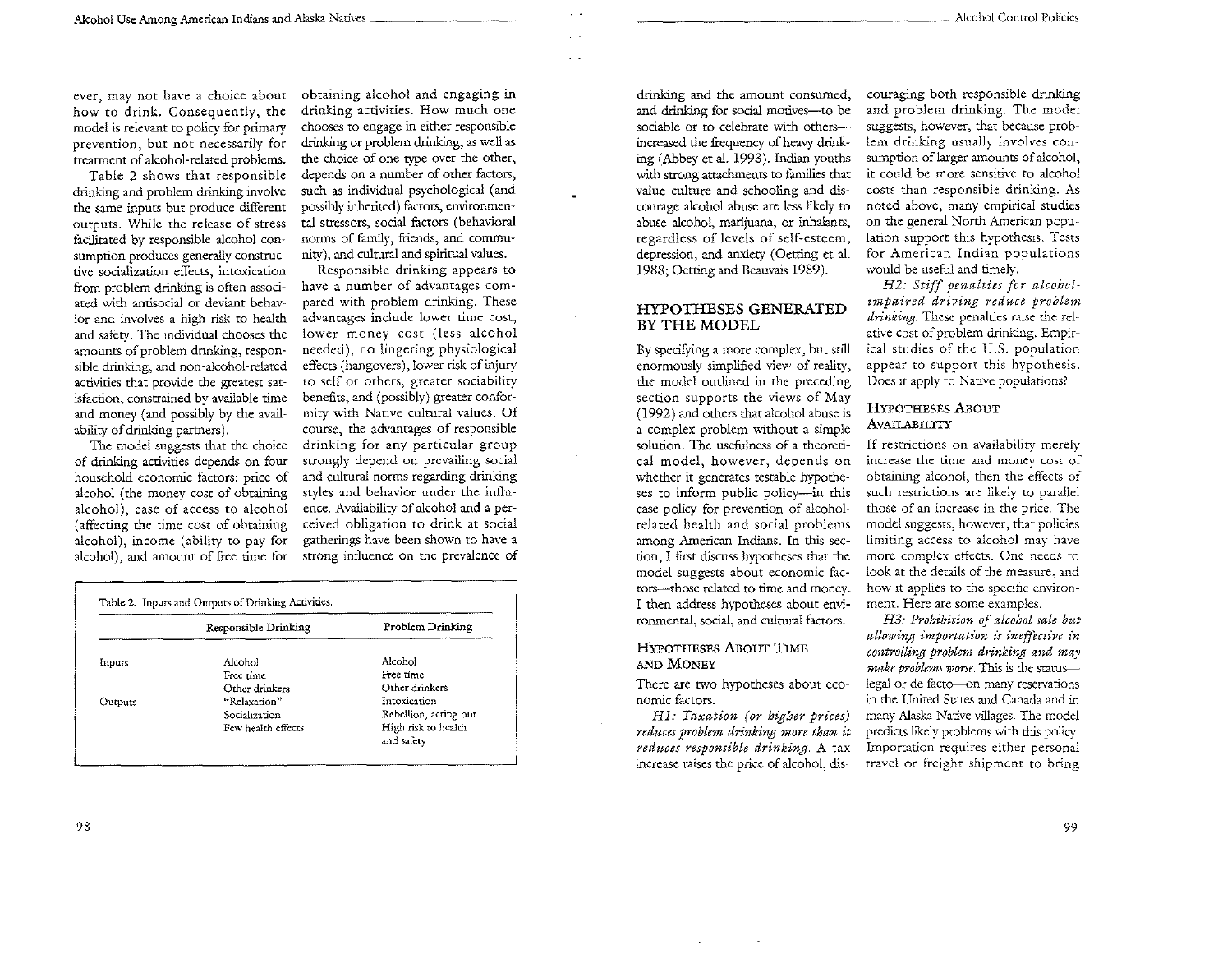alcohol and consumers together. The total cost of an alcohol purchase varies with the number of purchases, but little with the quantity purchased at a time, raising the cost of responsible drinking relative to problem drinking. (See Klausner and Foulks [1982] for a description of the problems generated by a ban on sale with legal importation in one Alaska community.)

*H4: Prohibition of sale and importation) where it can be enforced, reduces problem drinking in the community.* This is the local option most favored by Alaska Native villages. It is easy to import small quantities of alcohol without detection but more difficult to bring in large quantities. Prohibition of importation encourages individuals wishing to engage in problem drinking to go elsewhere-to the bordertown or its equivalent *or* to urban areas. This may improve the situation in the Native community-by removing a harmful social influence-at the same time as it places the problem drinker in an environment where more health services may be available. It may also, however, encourage individuals to engage in risky behavior to obtain alcohol where it is legal, such as traveling in bad weather or driving back home drunk.

*HS: Prohibition of alcohol possession is no more effutive, and may be less effective) than an importation ban.*  Strict tribal control of alcohol possession makes alcohol control easier to enforce. However, if the penalty for possession of one bottle of beer is as severe as that for four cases of vodka, the only drinking that takes place is likely to be problem drinking.

*H6: Tribally operated or licensed alcohol sales under policies that promote responsible drinking reduce problem drinking* (May 1992 ). If strict alcohol control raises the risk of social drinking, in the form of either legal or moral sanctions, then it may increase the prevalence of problem drinking. II The model suggests that tribal control schemes that make alcohol available in small quantities at a time encourage people to shift from problem drinking to responsible drinking.

#### HYPOTHESES ABOUT ECONOMIC AND SociAL POLICY

There are three hypotheses about economic and social policy.

*H7: Reducing physical risks to heavy drinkers increases problem drinking.*  Beauchamp (1980) and May (1992) recommended policies to reduce risk of physical harm to intoxicated persons. While this may be a sound strategy from an overall public health viewpoint, the model suggests that making problem drinking safer removes a deterrent to intoxication that could in fact change people's drinking activities.

*H8: Large amounts of unearned income increase problem drinking.*  Lack of money and time-time free of responsibility-limit all drinking activities but especially constrain problem drinking. The model suggests that situations that provide money without responsibility-such as cash settlements or large transfer paymentsmay encourage problem drinking.

*H9: Jobs reduce problem drinking.*  Employment takes sobriety, promotes individual responsibility, and uses up free time. Increasing employment should reduce problem drinking, even though the increase in income may lead to greater overall consumption of alcohol. The positive effect of employment in encouraging responsible drinking especially applies to youth.<sup>12</sup>

#### HYPOTHESES INVOLVING SOCIAL AND CITITIRAL FACTORS

Prevailing social and cultural norms and issues of legitimate power and authority complicate the effects of alcohol control efforts. Simple control-of-supply models that work well to explain preventive effects of alcohol control policies on the general North American or European population may not apply to minority populations such as American Indian groups with distinct cultural values. However, the model outlined in the previous section suggests some additional hypotheses about interactions between alcohol control and social and cultural factors affecting drinking behavior. 13 Here are some ideas taken from the vast literature on alcohol use among American Indians.

*HlO: Communities with few responsible drinkers will accomplish little by trying to keep alcohol legal but regulate its use.* This hypothesis will undoubtedly have its critics. However, May ( 1994, 1996) noted that a larger fraction of American Indian adults in some tribes do not drink at all compared with the general North American population, and that rates of problem drinking vary widely among tribes. One could argue that the presence of a large fraction of mature adults choosing not to drink at all suggests that the community lacks social and cultural norms promoting "healthy" drinking patterns.

H 11. *Alcohol control perceived as imposed without legitimate authority*  will not work and may increase prob*lern d''inking.* In this instance, problem drinking may increase its status as an act of defiance. The increased satisfaction gained from drinking to "act out" may more than offset the effect of prohibition to raise the cost of alcohol. Alcohol abuse may increase even as responsible drinking declines.

*Hl2. Any policy adopted with commurtity consensus works better than one adopted with community divi)·ion.* This hypothesis is a corollary to the last one; social pressure for sobriety is stronger when the community agrees on objectives and strategy. Everyone seems to agree that policy imposed on a divided community works less well than one developed by community consensus (see Beauvais 1992; Heath 1992; May 1992). Perhaps it is too obvious a hypothesis to test. However, rigorous empirical studies that

<sup>~</sup>*Bumvais ( 1992) noted rhc critical nature vj the transition from adolescence*, where Indians drink more heavily than other U.S. youth, to adulthooa, where Indian drinking passerns more *closely resemble those of other groups.* 

<sup>11</sup>*Of course, zf prabkm drinking arisu from the inability of drinkers to learn responsible drinking habits, then the negative effect of alcohol control may increase (see Pule 1987).* 

<sup>&</sup>lt;sup>13.</sup> Another area of policy, which I ignore here, aims to influence drinking styles-social availability *(Smart 1980). May (1992) emmuratcd policies that* try *to shape drinking practices toward rcsponsiblt: drinking.*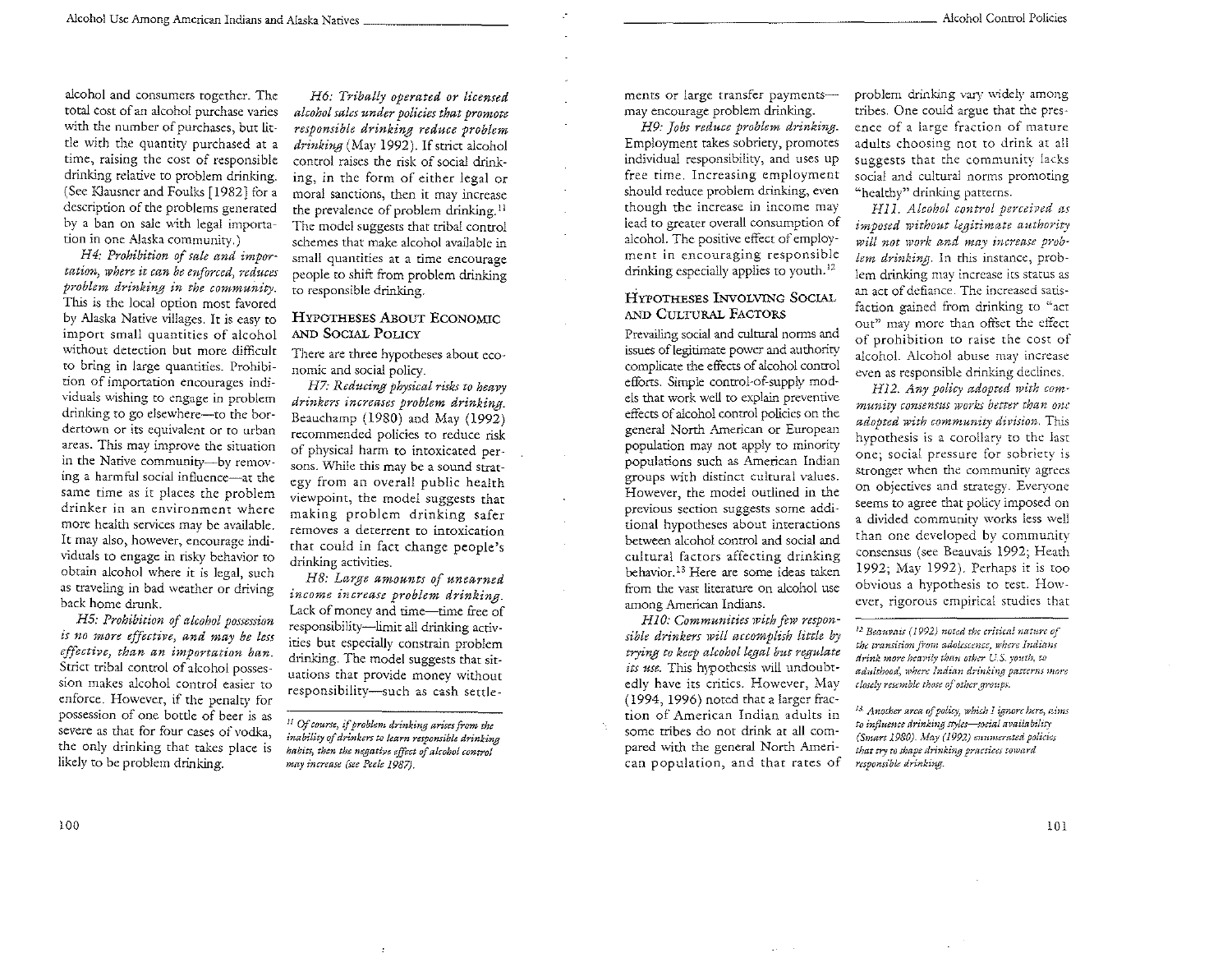compare measures of the degree of community consensus about whatever alcohol policy is adopted to health outcomes under that policy would send a clear signal for design of prevention efforts.

#### ALCOHOL CONTROL IN COMMUNITY COHESION AND EMPOWERMENT

May and colleagues (May et al. 1993b; May 1995) have argued that the most effective prevention strategies are community mobilization efforts, designed from within the community. If the ability of communities to mobilize against alcohol abuse depends on consensus, then one might ask how alcohol control may contribute to developing community cohesion and empowerment. One often hears the phrase "caught between rwo worlds" to describe the difficulty American Indians-and especially Indian youth-have in meeting the expectations of elders and "traditionalists" in their own communities, as well as adapting to the dominant non-Indian culture. Navarro et a!. (1997) reported that most students in a program to prevent alcohol and other drug abuse among American Indian youth believed that alcohol abuse and depression in Indian communities resulted from "the difficulty of bridging two worlds" rather than from ignorance or moral weakness.

Oetting and Beauvais ( 1990-91) discussed socialization patterns for Indian adolescents. They argue that the issue is not one of choosing which of two (or more) cultures to join, bur rather a problem of integration into



Figure 2. Orthogonal identification model. Adapted from Oerring and Beauvais ( 1990/91 ).

either or both. Figure 2 illustrates their orthogonal identification model. The horizontal scale represents the degree to which the individual identifies with traditional values, and the vertical scale represents the degree of identification with modern values. Oetting and Beauvais suggested that youth who have the highest risk of drug use are those who have difficulty identifying with either traditional or modern value systems. Bicultural individuals-those who identify with both modern and traditional values-have the least risk.

One might characterize the role communities play in the orthogonal identification model as providing integration pathways for individuals. Elements of these pathways include opportunities for youth to succeed in traditional and modern roles, leadership role models and mentors, and opportunities that facilitate or discourage identification. While communities and the individuals that make up the communities may face a variety of environmental insults, those com-

munities that offer a diversity of pathways for youth-bicultural or multicultural communities-are likely to prove more resilient. Individuals in more modem communities are also less likely to respond positively to prohibition, since drinking plays an important role in social integration in mainstream North American culture (Heath 1987).

Although Oetting and Beauvais developed the orthogonal identification model to explain socialization patterns of Indian adolescents, the same principles apply to integration of adults into the community. Several studies have found that a high percentage of adult American Indian drinkers in initial surveys had stopped drinking on their own by the time they were resurveyed about two decades later (Leung et al. 1993; Kunitz and Levy 1994). May ( 1996) described this phenomenon as "maturing out." Although most American Indian women do not drink at all, a small minority drink heavily and have a number of children with alcohol-related birth defects (May et al. 1993a).

How does alcohol policy facilitate or inhibit the process of maturing out, if it has any effect at all? A particularly important research question would be to determine factors that promote earlier maturing out for young women who might otherwise bear alcohol-affected children. Exploring this question would require undertaking longitudinal studies that obtain more information about the timing of drinking and abstention episodes and sort our gender differences in the maruring-out process. Oetting and Beauvais' work suggests that commu-

nity cohesion and empowerment again could play a strong role. Using their framework as a guide, the model of drinking behavior outlined above suggests the follovving additional hypotheses about the role of alcohol in developing community cohesion and empowerment.

*H13: Prohibition is more effective in more traditional Native communities.*  Social drinking has not been present historically as a constructive social force; alcohol consumption has usually been present only in its deviant form. The growing indigenous sobriety movement argues that drunkenness debases the individual's Native values and heritage. Alcohol control by the traditional community has a double effect: it reinforces community values and raises the cost of alcohol.<sup>14</sup>

*Hl4: Alcohol prohibition is likely to fail in more modern communities.* Success in modem society, such as in college or on a job, requires individual responsibility. Community control of alcohol makes learning to drink responsibly-one area of individual responsibility in modem sociery-more difficult.

*HIS: Support of churches for alcohol policies is not a good predictor of their likely success.* Klausner and Foulks (1982) noted that church membership was a good predictor of an individual's stand on alcohol. However, as a typi· cally modern entity, church influence is likely to divide the community

<sup>H</sup>*Lu (1993) studied crime rates and patterns of social control for eight dry Yup}ik villages in Alaska. Villages affiliated with the Yupi'it Nation--a traditional sovereignty movement*had lower rates of violent crime and alcohol*related arrests than neighboring villages.*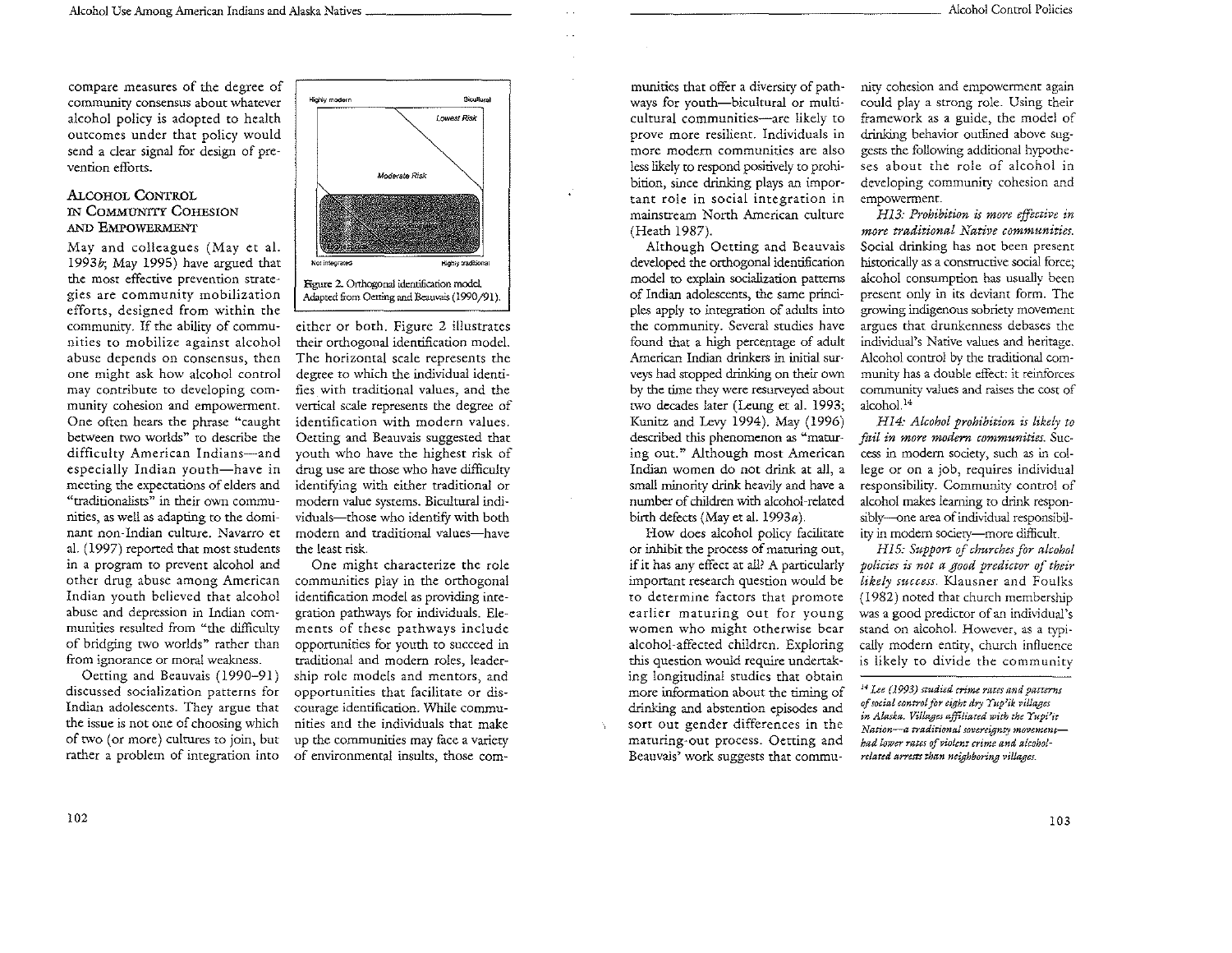unless, as is the case in some southwestern tribes, it enjoys near universal acceptance as a public authority.

H16: Alcohol statutes that the com*munity wants enforced but are rarr:ly enforced may be worse than useless.* Mail (1992, p. 107) stated "Prohibition, in those communities that continue struggling to maintain and enforce it, is an artifact of law. It is not a reality within Indian communities." Laws that are not enforced encourage disrespect for authority and probably contribute to deviant behavior. Empirical studies evaluating varying enforcement policies and effects would be a useful contribution.

It bears repeating that in testing these hypotheses, social and cultural variations among tribes, or even across communities in the same tribal area, limit the usefulness of simple cross-sectional studies. Looking across tribes, researchers may be observing cultural differences rather than effects of differing alcohol control policies. Further complicating research design is the likelihood that communities with higher rates of alcohol-related problems will adopt stronger control measures. Studies should be designed carefully to try to sort out these confounding influences, or else researchers should follow individual communities through time.

#### CONCLUSIONS: DIRECTIONS FOR RESEARCH

Despite social science research focusing on the social role of alcohol, most research on alcohol misuse remains focused on individuals at risk. In this chapter I have outlined a model of

problem drinking and responsible drinking that suggests that alcohol policy~which acts to restrict an input to both types of drinking~provides different incentives for individual drinking behavior in different social and cultural settings. Research on alcohol policy for American Indian populations should move beyond thinking only about individuals or only about communities to thinking about the interaction of the two.

I have also outlined a series of hypotheses suggested by the model that can in principle be tested. Although some of these hypotheses may contradict others, they may still provide direction for empirical research on alcohol policy. Some of the hypotheses may seem trivial. But if they are so self-evident that they do not need verification, why are they not part of a comprehensive alcohol policy advocated by May ( 1992) and others?

The discussion in this chapter suggests thar policy affecting American Indians about non-alcohol issues may tend to counteract the effects of alcohol control policies, or unintended consequences of alcohol policy may affect sociocultural factors that influence drinking patterns and backfire. In the final analysis, alcohol control is only one of many opportunities to empower communities. But alcohol control can contribute to community empowerment. How one controls alcohol is likely to be as important, if not more important, than the type of policy implemented.<sup>15</sup> This leads to the final hypothesis.

*Hl7: Anything that empowers the community reduces problem drinking and its effects; H17a: Anything that disempowers communities increases problem drinking and its effects.*<sup>16</sup> This is, in fact, a testable hypothesis. If empirical studies support it, then we may not need to worry about alcohol policy. Researchers might focus instead on opportunities to empower communities, leaving matters of alcohol policy to communities themselves.

*16 May and Moran (1995) suggesud that cam* $m$ unity empowerment should be an important *goal for a/.cohol abuse prevention policies among Native Amtricam. Community emp(nverment is used here to mean effective sdf"governmcnt at the local (community) level. Cornell and colleagues (1998) reviewed the literature that has found a positive correlation between the strm-gth of tribal*  self-government in the United States and indicators *of w!':ll-being.* 

#### ACKNOWLEDGMENTS

I would like to acknowledge support from National Institute on Alcohol Abuse and Alcoholism grant 5 R03 AA09757-02. I would also like to thank Philip May, Par Mail, and Susan Martin for helpful suggestions in the preparation of this chapter.

#### REFERENCES

Abbey, A.; Scott, R.O.; and Smith, M.J. Physical, subjective, and social availability: Their relationship to alcohol consumption in rural and urban areas. *Addiction*  88:489-499, 1993.

Bachman, R.. *Death and Violence on the Reservation: Homicide, Family Violence, and Suicide in American Indian Populations.*  New York: Auburn House, 1992.

Back, \N.D. The ineffectiveness of alcohol prohibition on the Navajo Indian reservation. *Arizona State Law* J 4:925-943, 1981.

Beauchamp, D. E. *&yond Alcoholism: Alcohol*  and Public Health Policy. Philadelphia, PA: Temple University Press, 1980.

Beauvais, F. The need for conmumity consensus as a condition of policy implementation in the reduction of alcohol abuse on Indian reservations. *Am Indian Alsk Native Ment Health Res* 4(3):77-81, 1992.

Becker, G. A theory of rhe allocation of time. *Econ 175:493-517*, September 1965.

Becker, G., and Murphy, K A theory of rational addiction. J *Political Economy*  96:675-700, August 1988.

Becker, G.; Grossman, M.; and Murphy, K. An empirical analysis of cigarette addiction. *Am Econ Rev* 84:396-418, 1994.

Berman, M., and Hull, T. Alcohol control and violent death in Native American communities: The case of Alaska's local option law. Paper presented at the annual meeting of the Western Regional Science Association, Napa, CA, February 1996.

Berman, M., and Leask, L. Dying by violence in Alaska: Who is most likely to die. *Alsk Rev Soc Econ Conditions* 29( 1 ):1-12, February 1994.

Blose, J.O., and Holder, H.D. Liquor-bythe-drink and alcohol-related crashes: A natural experiment using time-series analysis.] *Stud Alcoho148:52-60,* 1987.

Brady, M. Indigenous and government attempts to control alcohol use among Australian Aborigines. *Contemp Drug Problems* 17(2):161-194, 1990.

Brody, H. *Indians on Skid Row*. Ottawa, Canada: National Science Research Group, Department of Indian and Northern Affairs, 1971.

<sup>&</sup>lt;sup>15</sup> This is an element in the dialog between Peele *(1987) and Room (1987).*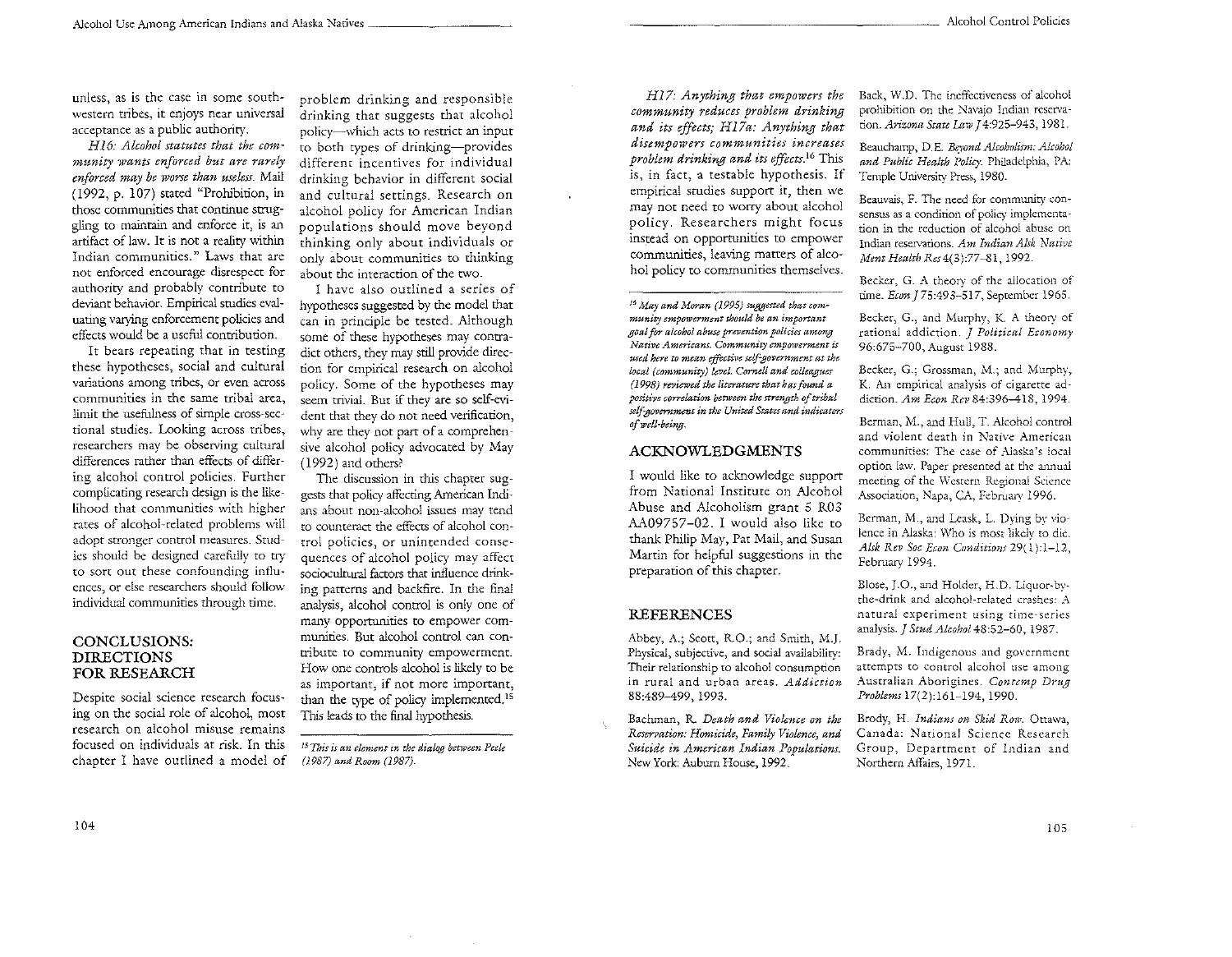Chaloupka, F. Rational addictive behavior and cigarette smoking. *J Political Economy*  99(4):722-742, August 1991.

Chaloupka, F. Clean air laws, addiction, and cigarette smoking. *Applied Econ*  24:193-205, February 1992.

Chaloupka, F.J.; Saffer, H.; and Grossman, M. Alcohol-control policies and motor vehicle fatalities. J *Legal Stud* 22:161-186, 1993.

Chiu, A.Y.; Perez, P.E.; and Parker, R.N. Impact of banning alcohol on outpatient visits in Barrow, Alaska. *]AMA* 278(21): 1775-1777, 1997.

Coate D., and Grossman, M. Effects of alcohol beverage prices and legal drinking ages on youth alcohol use. J *Law Econ*  3U45-171, 1988.

Cook, P.J., and Tauchen, G. The effect of liquor taxes on heavy drinking. *Bell* J *Econ*  13:379-390, 1982.

Cornell, S.; Taylor, J.; Grant, K; Fischer, V.; Morehouse, T. *Alaska Native Self-Governance Policy Reform.* Cambridge, MA: The Economics Resource Group, September 1998.

Douglas, M. Introduction: A distinctive anthropological perspective. In: Douglas, M., ed. *Constructive Drinking.* Cambridge, England: Cambridge University Press, 1987. pp. 3-15.

Gao, X.M.; Wailes, E.J.; and Cramer, G.L. A microeconometric model analysis of U.S. consumer demand for alcoholic beverages. *Appl Econ* 27:59-69, 1995.

God, R.K, and Morey, M.J, The interdependence of cigarette and liquor demand. *South Econ J* 62(2):451-459, 1995.

Grossman, M. The economic analysis of addictive behavior. In: Bloss, G., and Hilton, M.E., eds. *Economics and the* 

*Prevention of Alcohol-Related Problems.*  National Instimte on Alcohol Abuse and Alcoholism Research Monograph No. 25. NIH Pub. No. 93-3513. Bethesda, MD: the Instimte, 1993. pp. 91-123.

Ž,

÷.

Grossman, M.; Chaloupka, F.; and Sirtalan, I. An empirical analysis of alcohol addiction: Results from the Monitoring the Future panels. *Econ Inquiry* 36(1): 39-48, 1998.

Heath, D.B. A decade of development in the anthropological study of alcoholism. In: Douglas, M., ed. *Constructive Drinking.*  Cambridge, England: Cambridge University Press, 1987. pp. 16-69.

Heath, D.B. The new temperance movement: Through the looking glass. *Drugs and Society* 3(3-4):143-168, 1989.

Heath, D.B. Alcohol policy considerations in American Indian communities: An alternative view. *Am Indian Alsk Native Ment Health* Res4(3):64-70, 1992.

Janes, K, and Gruenewald, P.}. The role of formal Jaw in alcohol control systems: A comparison among states. *Am* J *Drug Alcohol Abuse* 17(2):199-214, 1991.

Jewell, R.T., and Brown, R.W. Alcohol availability and alcohol-related motor vehicle accidents. *ApplEcon* 27:759-765, 1995.

Jewell, R.T., and Brown, R.W. Endogenous alcohol prohibition and drunk driving. South Econ  $J$  62(4):1043-1053, 1996.

Keaulana, KA., and Whimey, S. Ka *Wai kau mai o Maleka* (Water from America): The intoxication of the Hawai'ian people. *Contemp Drug Problems* 17(2):195-220, Summer 1990.

Klausner, S.Z., and Foulks, E.F. *Eskimo Capitalists: Oil, Politics, and Alcohol.*  Totowa, NJ: Allanheld, Osmun, 1982.

Kunitz, S.J., and J.E. Levy. *Drinking Careers: A Twenty-Five Year Study of Three Navajo Populations.* New Haven, CT:Yale University Press, 1994.

Landen, M.G. Alcohol-related mortality and tribal alcohol legislation. J *Rural Health* 13:38-44, 1996.

Landen, M.G.; Beller, M.; Funk, E.; Propst, M.; Middaugh, J.; and Moolenaar, R.L. Alcohol-related injury and death and alcohol availability in remote Alaska. IAMA 278(21):1755-1758, 1997.

Lee, N. Differential deviance and social control mechanisms among two groups of Yup'ik Eskimo. *Am Indian Alsk Native Ment Health Res* 5(2):57-72, 1993.

Leung, P.K.; Kinzie, J.D.; Boehnlein, J.K; and Shore, J.H. A prospective study of the natural course of alcoholism in a Native American viUage. J *Stud Alcohol*  54:733-738, 1993.

Levy, J.E., and Kunitz S.J. Indian reservations, anomie, and social pathologies. *Southwestern* J *Anthropol* 27(2):97-128, 1971.

Levy, J.E.; Kunitz, S.J.; and Henderson, E.B. Hopi deviance in historical and epidemiological perspective. In: Jorgensen, J., and Donald, L., eds. *Themes in Ethnology and Culture History: Essays in Honor of David* F. *Aberle.* Berkeley, CA: Folklore Institute, 1987. pp. 355-396.

Lurie, N.O. The world's oldest on-going protest demonstration: North American Indian drinking patterns. *PaciFc Historical Rev* 40:311-332, 1971.

Mail, P.D. Do we care enough to implement change in American Indian alcohol policy? *Am Indian Alsk Native Ment*  Health Res 4(3):105-111, 1992.

Manning, W.G.; Blumberg, L.; and Moulton, L.H. The demand for alcohol: The differential response to price. J *Health Econ* 14(2): 123-148, June 1995.

May, P.A. Alcohol legalization and Native Americans: A sociological inquiry. Doctoral disscrration, University of Montana, Missoula, 1976.

May, P.A. Motor vehicle crashes and alcohol among American Indians and Alaska Natives. In: *The Surgeon General's Workshop on Drunk Driving.* U.S, Department of Health and Human Services, Public Health Service, Office of the Surgeon General, 1989. pp. 207-223.

May, P.A. Fetal alcohol effects among North American Indians: Evidence and implications for society. *Alcohol Health Res World* 15(3):239-248, 1991.

May, P.A. Alcohol policy considerations for Indian reservations and bordcrrown communities. *Am Indian Alsk Native Ment Health* Res4(3):5-59, 1992.

May, P.A. Alcohol abuse. In: Davis, M.B., ed. *Native American in the Twentiah Century: An Encyclopedia.* New York: Garland Press, 1994. pp. 23-27.

May, P.A. The prevention of alcohol and other drug abuse among American Indians: A review and analysis of the literarure. In: Langton, P.A.; Epstein, L.G.; and Orlandi, M.A., eds. *The Challenge of Participatory Research: Preventing Alcohol-Related Problems in Ethnic Communities.* CSAP Culrural Competence Series 3. Rockville, MD: Center for Substance Abuse Prevention, 1995. pp. 185-243.

May, P.A. Overview of alcohol abuse epidemiology for American Indian populations. In: Sandefur, G.D.; Rindfuss, R.R.; and Cohen, B., eds. *Changing Numbers, Changing Needs: American Indian*